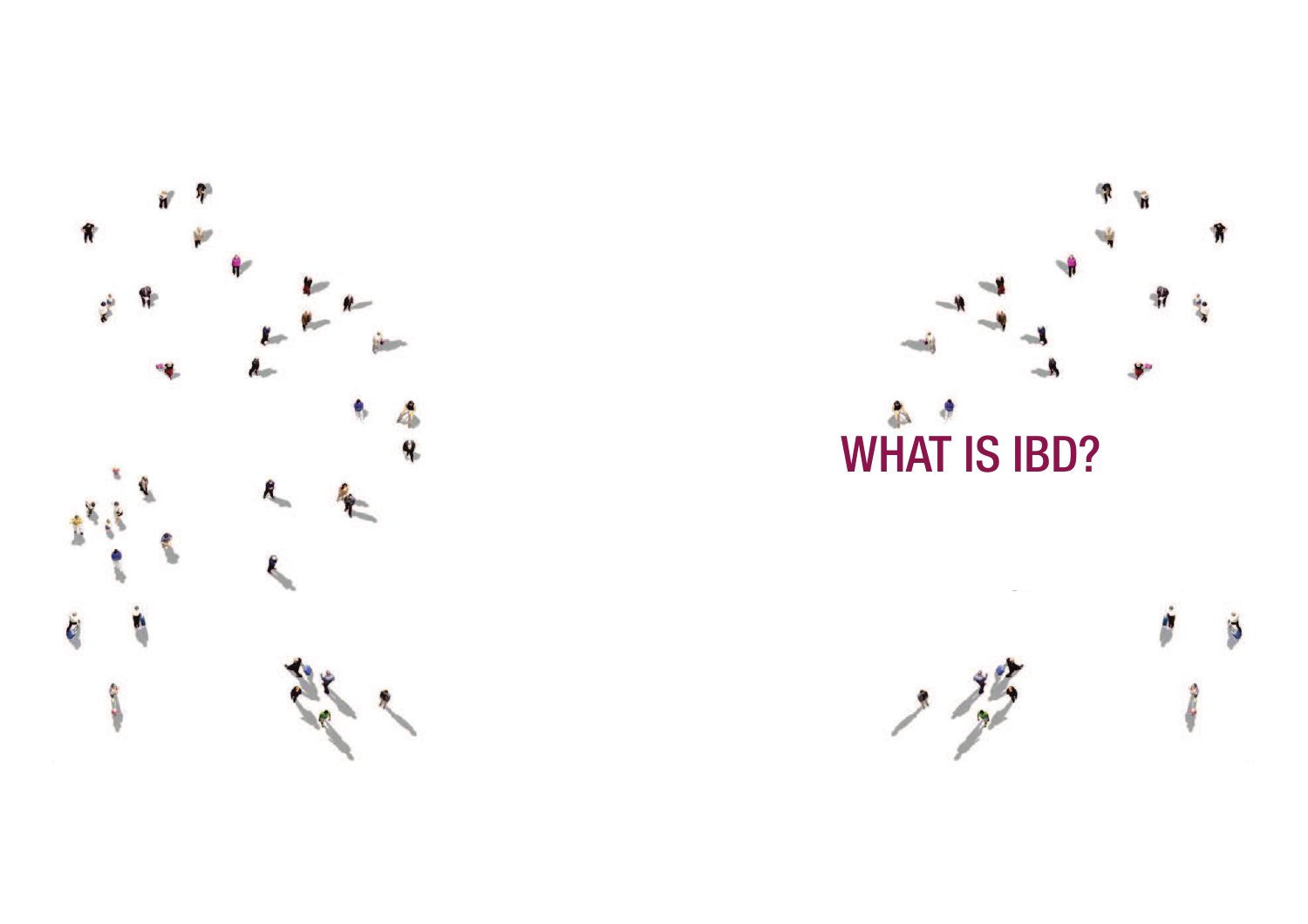# WHAT IS IBD?

Inflammatory bowel disease (IBD) comprises a group of chronic conditions that cause | ability to work. It runs a waxing and waning course in terms of symptom severity: when inflammation in the lining of the digestive tract and affects over 2.2 million people in Europe (five million worldwide).<sup>1</sup> Crohn's disease (CD) and ulcerative colitis (UC) are the most common forms of IBD.<sup>2</sup> Some patients have features of both of these diseases and are given a diagnosis of indeterminate colitis.

IBD has been linked to a Westernised environment and lifestyle, with its incidence increasing dramatically over the past 50 years in developed countries. The highest prevalence of disease is seen in populations in North America and Northern Europe; however, a slow and steady increase in prevalence is now being described in the developing world as well, making IBD a global disease.<sup>3,4</sup>

Combined Incidence and Prevalence of Crohn's Disease



IBD has been increasing since the mid-twentieth century and is linked to a Westernised lifestyle.

People with IBD experience episodes of diarrhoea, abdominal cramps and pain, bleeding from the rectum, weight loss, fever and fatigue. Furthermore, ongoing intestinal inflammation leads to progressive damage to the digestive tract, often requiring surgery and resulting in serious and life-threatening complications.

IBD is a debilitating disease that can have a detrimental impact on quality of life and

 inflammation is severe, the patient experiences a flare-up of symptoms; however, when inflammation is minimal or absent, the patient is symptomless and is considered to be in remission.

IBD symptoms can have a detrimental impact on quality of life.

While the exact cause of IBD is not clear, it is thought to involve an inappropriate immune reaction by the body against food and normal bacteria in the digestive tract.<sup>5</sup> People who develop IBD are likely to have a genetic makeup that makes them more susceptible to environmental or microbial factors that can trigger the disease.

IBD is incurable at present; however, patients can receive medical treatment that aims to suppress the abnormal inflammatory response and heal the lining of the digestive tract. This induces and maintains resolution of symptoms, allowing patients to achieve long-term remission.

Although there is no cure for IBD, its symptoms and impact on a patient's life can be minimized by appropriate medical management.

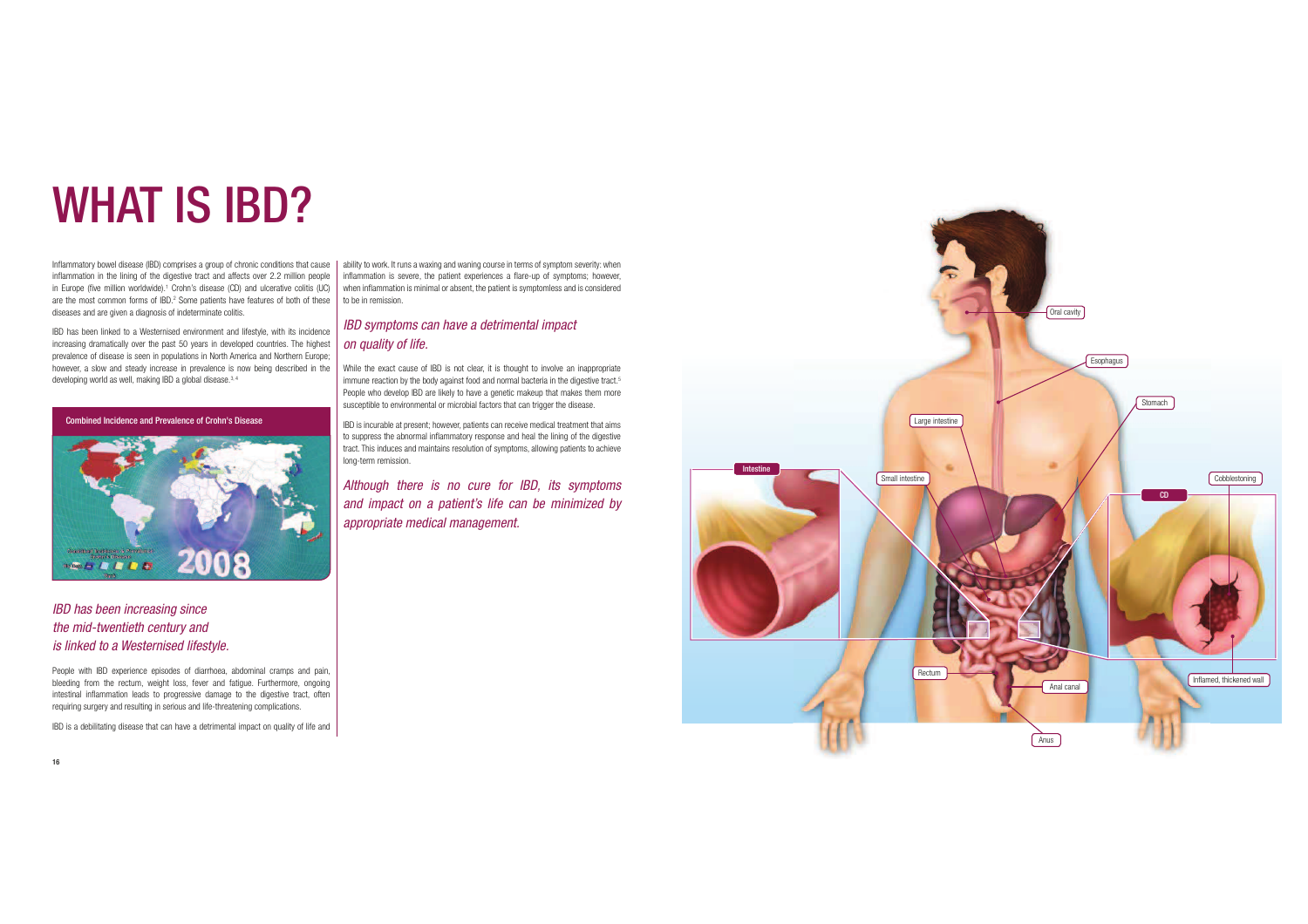# ABOUT CROHN'S DISEASE

#### AETIOLOGY AND EPIDEMIOLOGY OF CD

CD is a chronic and progressive form of IBD that can involve any part of the digestive tract from the mouth to the anus, although inflammation is most commonly located in the end of the small intestine, the beginning of the large intestine and the anus. Inflammation typically extends through the whole thickness of the intestinal wall. The disease generally begins as a small ulcer originating from erosions in the intestinal lining and then progresses to a spectrum of lesions ranging from small ulcers to large and deep ulcers, lesions in multiple areas and swelling of the intestinal lining.

Primary lesion of Crohn's disease



Deep ulcers in severe disease



 CD may present at any stage of life, although it is most commonly diagnosed in people aged between 15 and 29 years, is slightly more common in females than males,<sup>3</sup> and occurs more frequently in urban areas.<sup>6</sup> In every 100,000 people, between 4 and 214 individuals will have CD, with between 0.03 and 16 new cases diagnosed for every 100,000 people each year.<sup>1</sup> Having a first-degree relative with CD or being of Jewish decent increases the likelihood of developing the disease.

CD is most commonly diagnosed in individuals aged between 15 and 29 years.

### CAUSES OF CD

 The exact cause of CD is unknown, although it is believed to result from an interaction between environmental factors, genetic factors and intestinal bacteria. This interaction induces an abnormal immune response that compromises the barrier between the digestive contents and the underlying cells, leading to increased absorption of bacterial products into the body, an enhanced immune response, cellular damage and the development of intestinal lesions.

Individuals who smoke have twice the likelihood of developing CD as non-smokers.<sup>7</sup> Antibiotics, oral contraceptives, non-steroidal anti-inflammatory drugs (e.g. ibuprofen), diet (e.g. refined sugar, fat and fast food), infections and childhood hygiene have also been implicated as risk factors for CD, although their exact role is less certain.<sup>8</sup>

#### Smoking increases the risk of developing CD.

### CLINICAL FEATURES OF CD

 Common symptoms of CD include abdominal pain (often in the lower right area of the abdomen) and persistent diarrhoea. Other symptoms include weight loss, rectal bleeding, mouth ulcers, poor appetite, fever and night sweats. In addition to these intestinal disease-related symptoms, patients can also experience fatigue, anaemia, malnutrition, inflammation and pain in the joints, skin lesions and swelling of the eye or the liver.<sup>9</sup> If CD develops during childhood, it can delay growth and puberty.



### Abdominal pain and persistent diarrhoea are common symptoms of CD.

If untreated, the majority of patients with CD experience periods of active disease (relapses) alternating with periods of less active disease (remission). Recurrent relapses can result in the development of scar tissue or fibrosis. This fibrosis can lead to narrowings of the digestive tract known as strictures or stenoses, which can cause blockages of the bowel and may warrant surgery. In addition, deep ulcers can penetrate through the intestinal lining resulting in abscess formation. If these abscesses occur close to the anus, they can drain to the surface through tracks known as fistulae. Over time, over 50% of patients with CD develop a penetrating or stricturing complication due to uncontrolled inflammation.<sup>10</sup>

CD can cause bowel blockages, deep ulcers and abscesses that drain to the surface.

Surgical resection of bowel is often required to treat strictures, fistulae or abscesses. However, disease can often recur following surgery, leading to a progressive loss of intestinal function and disability.

CD can often recur following surgery.



### APPROACH TO THE MANAGEMENT OF CD

Conventionally, CD management has focused on treatment of symptomatic disease flares. However, greater understanding of the progressive nature of CD has expanded the focus of treatment beyond symptomatic relief and remission to include healing of the intestinal lining. In selected patients, early intervention with aggressive treatments is considered to prevent irreversible destruction to the intestine and the complications associated with it.<sup>11</sup>

Treatment goals for CD include maintained remission of symptoms together with healing of the intestinal lining.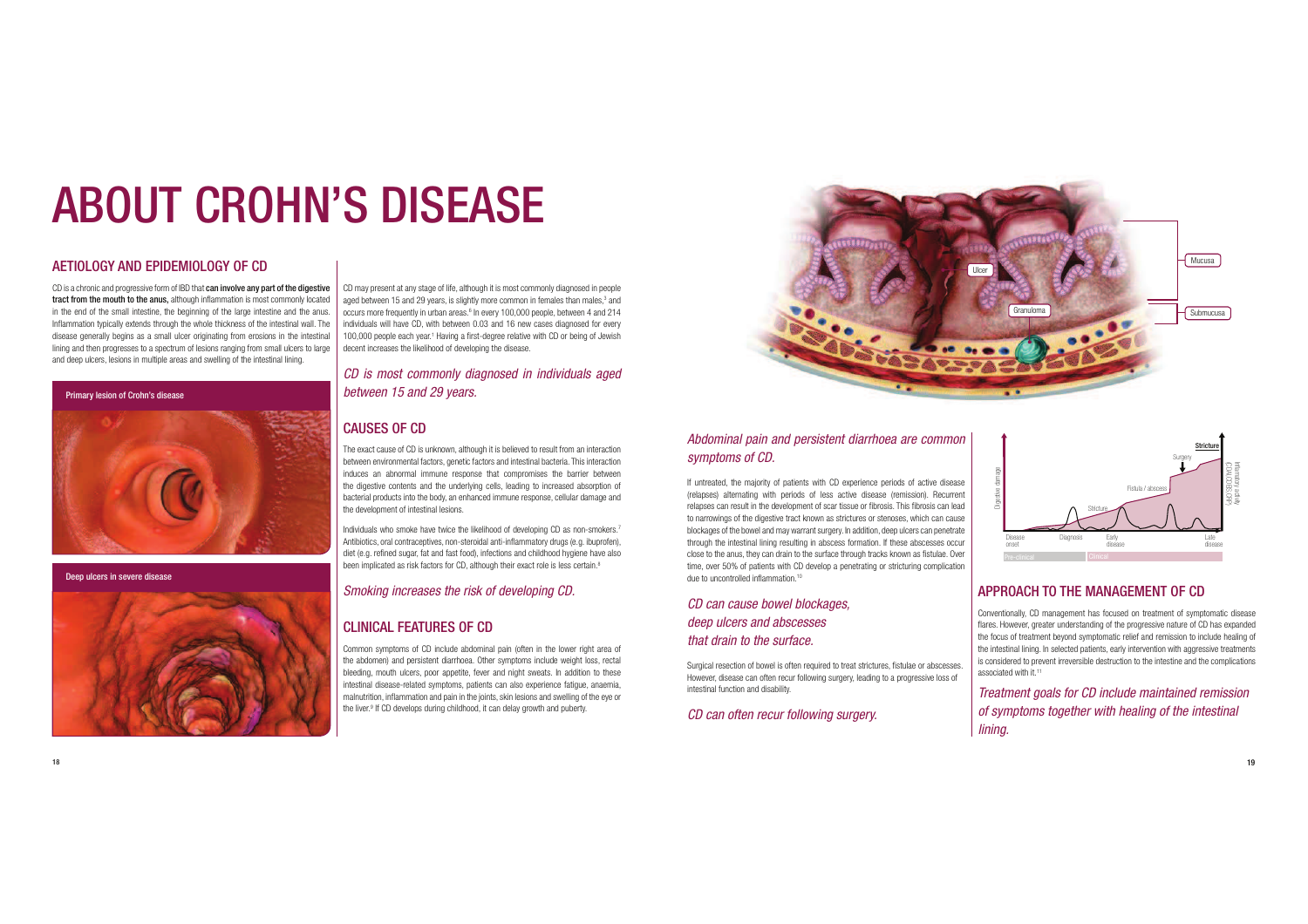# ABOUT ULCERATIVE COLITIS





AETIOLOGY AND EPIDEMIOLOGY OF UC

UC is a chronic form of IBD that is generally limited to the superficial lining of the large intestine (colon) and rectum. Its extent varies between patients and it may be limited to the last part of the colon (proctitis), the left side of the colon (left-sided colitis) or extend through the colon (extensive-colitis).

UC may present at any stage of life, and although diagnosis is most frequent in younger patients, it can also be diagnosed in those aged between 60 and 80 years. Although UC is less common than CD in children, when diagnosed the disease extent is likely to be extensive. In every 100,000 people, between 8 and 246 individuals will have UC, with between 1 and 20 new cases diagnosed for every 100,000 people each year.<sup>1</sup>

Having a first-degree relative with UC or being of Jewish decent increases the likelihood of developing the disease.

## UC is most commonly diagnosed in individuals in their 30s or in their 60s–80s.



Chronic UC

Sigmoid colon (Used with permission from: Smith MA. Ulcerative colitis. In: Usatine RP, Smith MA, Chumley H, et al, eds.The Color Atlas of Family Medicine. New York, NY: McGraw Hill Medical; 2009:275.)

#### CAUSES OF UC

The cause of UC is thought to be similar to that of CD and involve a pathological interaction between environmental factors, genetic factors and intestinal bacteria. This interaction generates production of inflammatory molecules and immune cells that lead to inflammation of the lining of the colon, compromising its structural and functional integrity.<sup>4</sup>

### Inflammation of the lining of the digestive tract compromises its structural integrity

While current smoking may actually have a protective effect on the likelihood of developing UC, individuals who have given up smoking also have an increased risk of disease that persists for several decades compared with never smokers.<sup>7</sup> Appendectomy has also been shown to be protective against the development of UC.<sup>2</sup> Other environmental facts that may contribute to risk of developing UC are similar to those implicated in CD.<sup>8</sup>

#### CLINICAL FEATURES OF UC

The most common symptoms of UC are abdominal discomfort and bloody diarrhoea, with or without mucus. Depending on the extent of the disease and severity of inflammation, other symptoms include rectal bleeding, tenesmus (an urgent need to open the bowels, even if they are empty), weight loss, nausea, loss of appetite, fever and fatigue.<sup>4</sup> Acute complications such as haemorrhage, toxic megacolon and perforation may occur in patients with severe inflammation. Like CD, UC can also cause inflammation in the skin, joints, eyes and liver.



### Abdominal discomfort and bloody diarrhoea are common symptoms of UC.

Patients with UC experience flare-ups of symptoms alternating with symptom-free periods. Flare-ups of UC can be sudden and severe and require admission to hospital for intravenous therapies. Patients in whom the disease cannot be controlled may require surgery to remove the colon. Such patients are given a stoma – an artificial opening through the abdominal wall into the intestinal tract that allows emptying of the bowel contents into a bag worn outside the body. This is often a temporary measure and the bowel can later be joined back together with the construction of a reservoir or pouch.

After many years of disease, patients with UC have an increased risk of developing colorectal cancer.<sup>12</sup> This risk is further increased in patients with extensive disease and in those with chronic untreated inflammation.

### APPROACH TO THE MANAGEMENT OF UC

The goal of medical therapy for UC is to induce and maintain symptomatic remission. Strategies to manage UC are based on the level of clinical disease activity together with the extent of disease, the course of disease during follow-up and patients' preferences.<sup>4</sup>

#### Medical treatment of UC should be tailored for the individual patient.





Toxic megacolon is characterized by extreme dilation of the colon.It occurs in 5% of UC patients. Electrolyte abnormalities and narcotic use can triggertoxic megacolon.<sup>3</sup> megacolon

Toxic

Pseudopolyps are Pseudopolyp

not an intestinal complication, but they may be present.